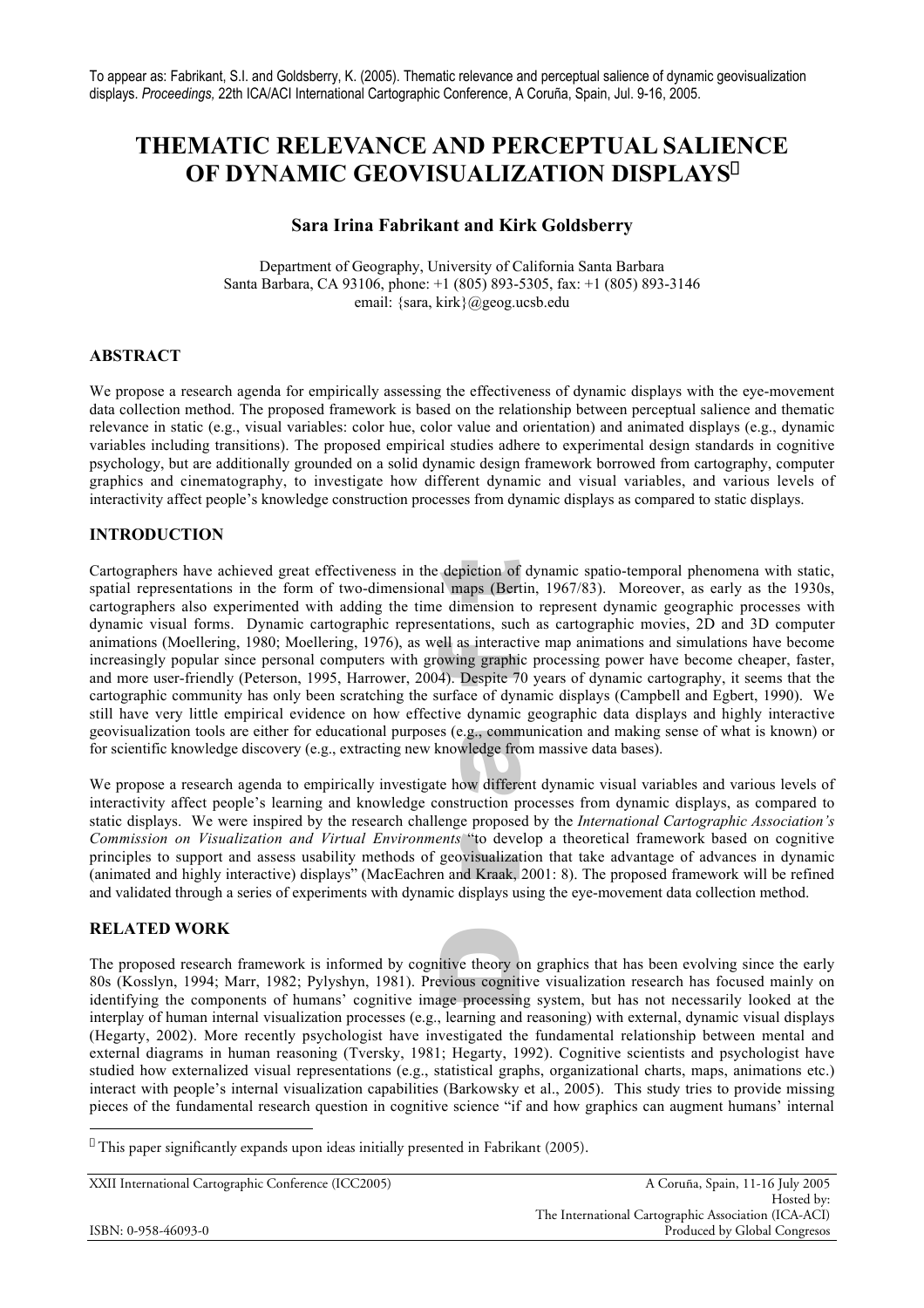visualization capabilities". Experimental research has shown that static graphics can facilitate comprehension, learning, memorization, communication of complex phenomena, and inference from the depiction of dynamic processes (Hegarty, 1993; 2002). Surveying the cognitive literature on research on animated graphics, Tversky and colleagues failed to find benefits of animation for conveying complex processes (Bétrancourt et al., 2000; Bétrancourt and Tversky, 2000; Morrison et al., 2000; Morrison and Tversky, 2001). These authors argue that experimental studies reporting advantages of animation over static displays lacked equivalence between animated and static graphics in content or experimental procedures. When they are equivalent, animations show no apparent benefit; sometimes they even result in a performance deficit. The present research agenda attempts to more thoroughly investigate this claim taking advantage of the eye-movement data collection method. In their papers, Tversky and her collaborators emphasize that sound graphic principles must be employed to construct successful static graphics, but they do not suggest details on how these transfer into the dynamic domain. We contend that ad-hoc design decisions of graphic test stimuli, due to lack in graphic design training, may be an additional reason why animations might have failed in past research. Research in cartography suggests that traditional graphic design principles may only partially transfer into the dynamic realm, and therefore design for animation needs special attention (Harrower, 2003).

## **RESEARCH FRAMEWORK**

flue overall design goal of improving the congruence of perceptual salies displays. We examine congruence of visual salience and thematic relevance... the controls. Most of the time participants either stopped the animation and investigated still frames, or the animation was<br>being viewed in a stepwise fashion, one frame at a time. This raises additional research question interaction controls are needed for dynamic map displays, and how these controls should be designed such that they are Lowe's (1999, 2003, 2004b) experiments on complex interactive weather map animations are often cited by animation skeptics as an example of where animation failed. One of Lowe's (1999) research findings was that participants tended to extract information based on perceptual salience rather than thematic relevance. This begs the question of whether controlled changes in the animation design, i.e., making thematic relevant information perceptually salient through graphic design principles, may help overcome the suggested drawbacks of animation. Furthermore, Lowe (2004a) suggests that simply providing user control (e.g., interaction capabilities) does not always result in the desired learning improvements. He found that participants neglected the animations' dynamic aspects, perhaps because of available user controls. Most of the time participants either stopped the animation and investigated still frames, or the animation was more efficiently used. Inspired by Lowe's findings, we propose to empirically examine three relationships relating to the overall design goal of improving the congruence of perceptual salience with thematic relevance in dynamic

- 1. *within* a map: by control of the visual hierarchy (e.g., visual variables) in a scene of an animation
- 2. *between* maps: by control of dynamic variables between scenes in an animation (e.g., transitions)
- ene 3. *between user* and map: by control of the human-computer interaction in dynamic displays (e.g., interactivity levels)

## **Visual salience and thematic relevance within a scene**

ables for<br>hy based<br>ce in a sta Figure 1 depict the same themes: raw totals and proportions of obese people per U.S. State in 2000. The idea of generating a visual hierarchy in maps that is congruent with thematic levels of relevance is at the core of cartographic design (Dent, 1999). Supported by the three pillars of map design (map theme, map purpose, and map audience), cartographers employ a set of visual variables for 2D, static maps to systematically match levels of thematically relevant information to a perceptual hierarchy based on figure-ground relationships (Bertin, 1967/83). The relationship of perceptual salience and thematic relevance in a static, 2D scene is illustrated in Figure 1. Both maps in



Figure 1. U.S. obesity in 2000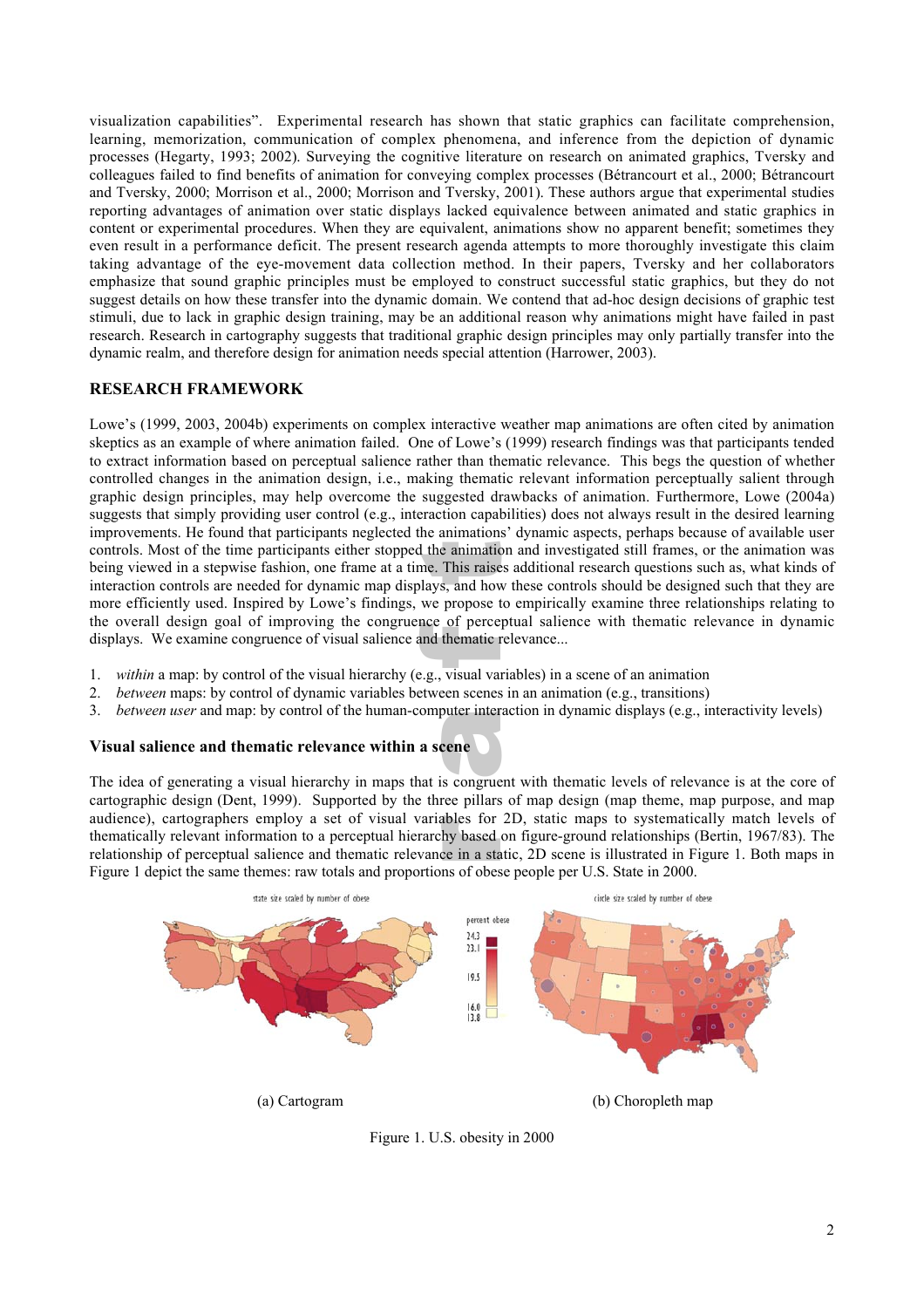Which map conveys what kind of information in a perceptually salient manner? Applying Bertin's visual variable theory, a cartographer might argue that in cartogram (a) the obesity counts per state are emphasized through variations in state size, while the proportions of the obese within a state area are depicted with color shading.

In choropleth map (b), on the other hand, the obesity counts are rendered with graduated circles, and obesity proportions are highlighted using variations in color shading.

For systematically evaluating static and dynamic scene designs (e.g., matching visual saliency to thematical relevance), we employ a bottom-up, saliency-based visual attention model, developed by Itti and colleagues (e.g., Itti and Koch, 2001; Itti et al., 1998). This pre-attentive vision model (Itti et al., 1998) is used as a baseline to later compare human subject viewing behaviors collected with eye movement data. The Itti model is a neural-net based, neurobiologically plausible vision model. The goal of the model is to identify the focus of attention of a visual system (mammal or robot) based on the 'where' (e.g., perceptually salient characteristics), but not the 'what' (e.g., semantic characteristics, requiring cognition). This model has been inspired by and successfully validated against experimental evidence for classic visual search tasks (e.g., pop-out vs. conjunctive search) proposed by Treisman and colleagues (e.g., Treisman

normalization is applied to each conspicuity map to amplify<br>peaks of contrasts relative to noise in the background. In the<br>final atom feature mans are combined to produce a single and Gelade, 1980). Visual search strategies have also been studied on more realistic looking scenes such as maps (Lloyd, 1997) and aerial photographs (Lloyd et al. 2002). In this model, three filters are applied to extract color hue, color value and orientation contrasts at several levels of image resolutions in a visual scene. Three feature maps (one for each filter) are computed based on center-surround comparisons. Feature maps are additionally computed at several image resolutions and integrated to form a single conspicuity map for each feature type. A non-linear normalization is applied to each conspicuity map to amplify final stage feature maps are combined to produce a single saliency map (SM) of the visual scene (Figure 2).



**Figure 2. Saliency map of cartogram (a)**

cartogram (a) in Figure 3 (circles). The visual variables color nue, color value and orientation employed by the itility model are the same visual variables manipulated by cartographers to generate perceptual salient figur The saliency model also predicts a sequence of locations (ranked saliency peaks in the SM) that will attract a viewer's gaze in a scene. Predicted initial eye fixations (circles) and the sequence of eye scan paths (lines) derived from the gray scale saliency map shown in Figure 2 (the SM for the choropleth map is not shown). The light gaze in a scene. Predicted initial eye fixations (circles) and the sequence of eye scan paths (lines) in Figure 3 are areas in Figure 2 identify highly salient image locations; these are represented as initial eye fixation locations in the cartogram (a) in Figure 3 (circles). The visual variables color hue, color value and orientation employed by the Itti contrasts.



Figure 3. Top three salient locations and eye scan path sequences

Michigan, Texas and Oregon are the most salient spots above in (a), whereas Colorado, Michigan and Oregon are the most conspicuous locations in (b). Colorado, a large, but not densely populated area and with few obese people "pops out" (Treisman and Gelade, 1980) in map (b). Choropleth maps (b) emphasize the land, not the people living on the land. Obesity ratios (normalized by area) work well in (b) whereas raw counts seem to be well suited in cartogram (a). We are exploring the saliency-thematic relevance relationship in an ongoing experiment on static 2D weather maps in collaboration with Mary Hegarty, a cognitive psychologist at UCSB. Figure 4 shows stimuli used in this experiment.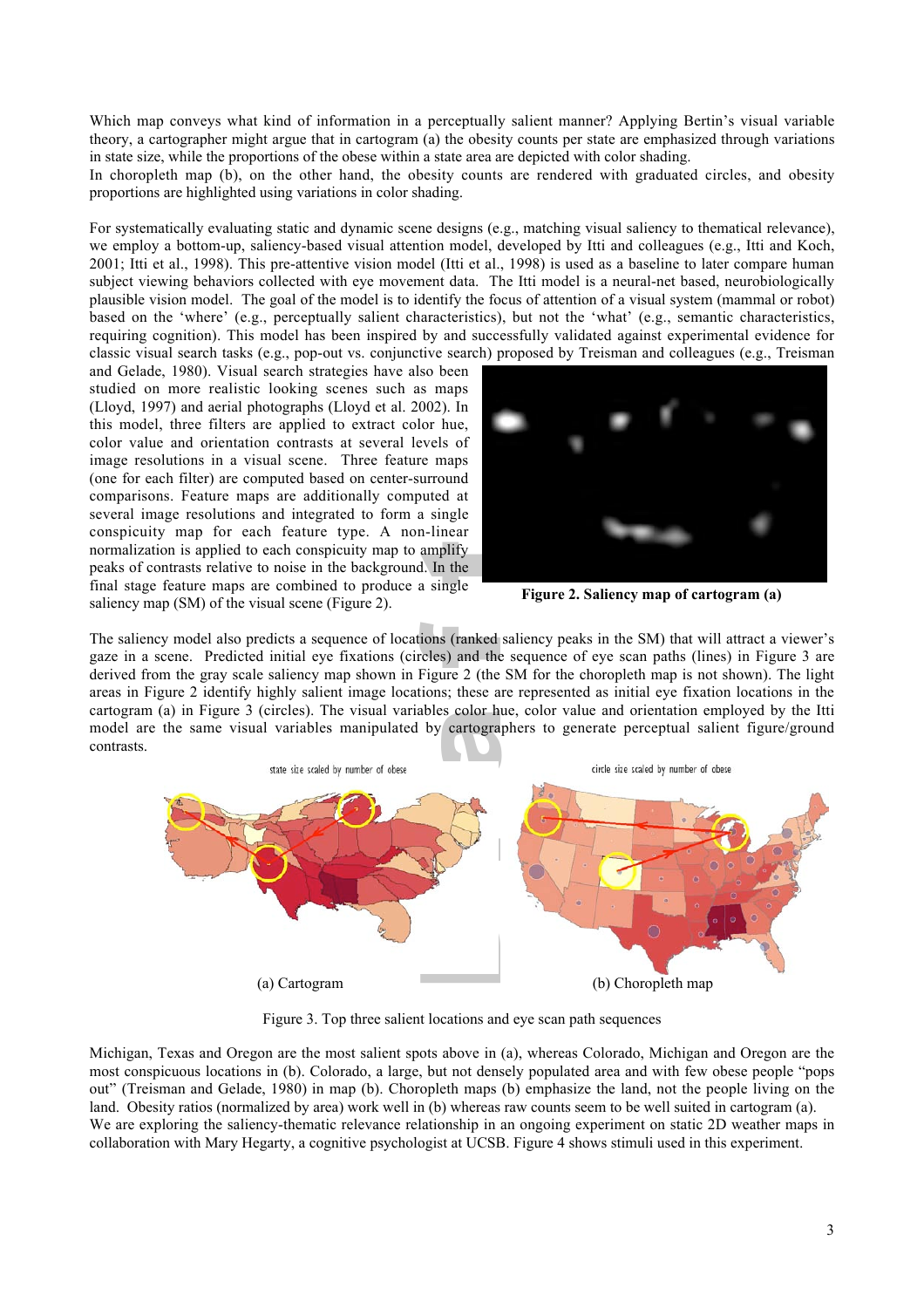



(a) mass media weather map (b) cartographically enhanced map

Figure 4. Weather map stimuli and predicted eye fixation sequences

darkening the isolines, and by emphasizing the H/L labels with fully saturated color hues.<br>It should be noted that this man would not be considered a typical cartographic de-The design of the left image (a) in Figure 4 is inspired by the typical weather maps found in mass media (e.g., USA Today, or on TV). The pressure gradients (isobars) are overlaid on the temperature isopleths (filled isotherms) over the North American continent for one particular day. The temperature distribution is the most visually salient aspect in (a), even though this information is not relevant for the experimental task. Map (b) is redesigned based on cartographic design conventions. The temperature distribution, not relevant for the experimental task, has been visually demoted to the background, by de-saturating the colored isopleths. The thematically relevant information—the labeled pressure cells and the isobars—has been visually promoted to the foreground (e.g., made more salient) by thickening and

financies accrease of temperature magnitude with eclor value (i.e., inguitess) and the direction of the temperature<br>gradient (warmer/cooler) with color hue (e.g., red/blue). However, to keep a tight experimental control, t research results with the results of Hegarty and colleagues. Nevertheless, the Itti-saliency model predicts for the It should be noted that this map would not be considered a typical cartographic design solution. For example, a cartographer would have chosen a diverging color progression (Brewer, 1994) to perceptually emphasize the increase/decrease of temperature magnitude with color value (i.e., lightness) and the direction of the temperature Figure 4 (b) was the closest 'cartographically inspired display' we were able to develop to be able to compare our cartographic display (b) that people should look first at the High pressure cell in blue (over California), then the Low pressure cell just North of the California High, followed by another Low to the east, located in the center of the map. These three locations carry the thematically relevant information for the experimental task, and are also most salient.

performs of the cartographers, but it gives support for the utility of Bertin's (1967/83)'s system of seven visual variables, widely used in cartography and more recently discovered in information visualization (Card et al These three locations carry the thematically relevant information for the experimental task, and are also most salient.<br>Even though our current understanding of visual attention suggests a combination of bottom-up (stimulu pre-attentive) processes and top-down (task/goal dependent, thus cognitive and semantic) components, the predictions of this solely bottom-up based model are very promising. The Itti model accurately predicts the thematically relevant portions of the cartographically enhanced map stimulus, as intended by the cartographer. This result is not only widely used in cartography and more recently discovered in information visualization (Card et al., 1999).

are made perceptually more salient through design. In essence, we are asking if perceptually salient elements draw<br>novice viewers' attention to thematically relevant information, whether or not users have domain knowledge. regardless of what is rendered salient through design. Eye movement data collection is currently underway in our Our planned studies aim to assess the roles of thematic relevance and modeled perceptual salience, by recording human viewing behavior. A focus of interest is how novices' viewing patterns are modified when thematically relevant items novice viewers' attention to thematically relevant information, whether or not users have domain knowledge. We are also interested in comparing novices' viewing patterns with those of expert users. One would expect that map viewers trained in the subject matter would guide their attention towards the thematically relevant portions of the display, research lab and the Hegarty lab to compare test participants' viewing behavior with predicted saliency. Empirically validated results will be presented in a forthcoming paper.

## **Visual salience and thematic relevance between scenes in an animation**

Another advantage of the Itti-model is that it can be applied to dynamic scenes (Itti, in press), including map animations. For dynamic scenes the Itti saliency map includes additional dynamic input parameters such as temporal change (flicker: on/off), and the four motion directions (up, down, right and left. In the next section we apply the Itti model to a map animation, and compare the predictions on dynamic scenes to static scenes.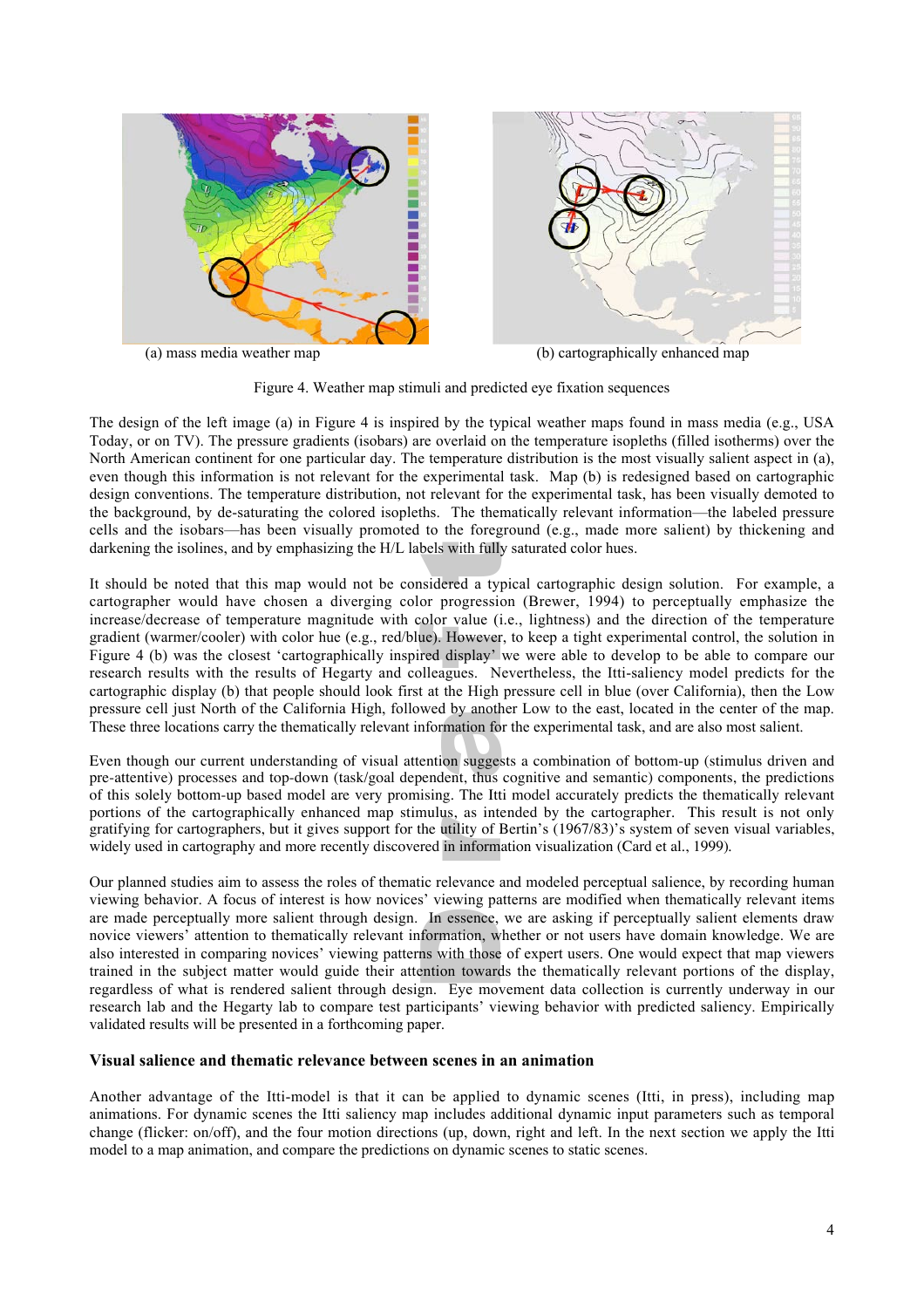The maps in rows (a-c) in Figure 5 are three frames from a time-series animation of homeownership data in the US 1900-2000 (Goldsberry, 2004). The 1935 map (b) was linearly interpolated between the key frames 1930 and 1940 for which actual census data exists. The design goal was to achieve a smooth transition during the period of greatest decadal change (1930-1940). Gradual transitions may help to make informative change more salient by invoking the animation principle of "anticipation" (Lasseter, 1987). The rate of change between decades is depicted in the timeline above the map, using color value. The darker the purple, the greater the depicted change in the mapped variable. The animation speed is also congruent with the magnitude of change in the time series. The more change between map frames, the slower the animation (Goldsberry et al., 2004).



Figure 5. Difference in salience between identical still images and dynamic images

tween identic<br>were subject<br>ocations pred dynamic scenes such as video footage, for example, was applied to frames in the map animation shown on the left side The static maps (a-c) in the right column of Figure 5 were subjected to the same Itti model as described above for static images. The images show the first three salient locations predicted by this model. The Itti model developed for in Figure 5. In addition to contrasts in color hue, color value and orientation, the dynamic model also takes dynamic variables into consideration to compute the resulting saliency map (SM). Figure 6 below shows all the variables used in the dynamic Itti model. The first three panels in the top row (starting from the left) are the static visual variables (color hue, color value and orientation). These are the same variables used for the static Itti model.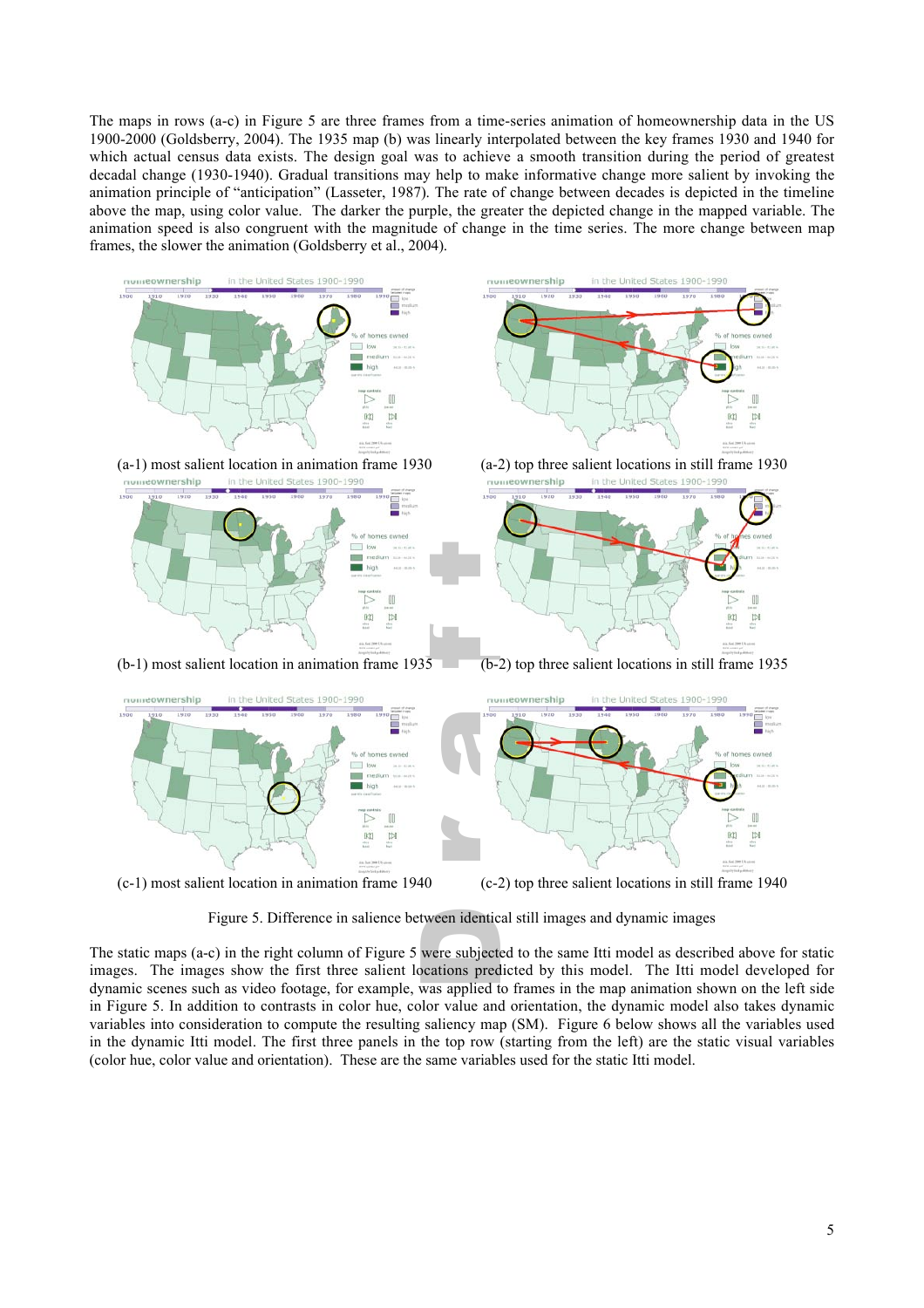

Figure 6. Saliency maps for frame 1935, including all the visual and dynamic variables considered by the Itti model

panel, top row, first on the right).<br>For all map frames in Figure 5, the darker areas seem to be visually more salient than lighter areas. We believe this is The additional dynamic variables considered are: change in location (motion up/down/right/left) as well as flicker (i.e., appearance and disappearance at a location). The area along the Minnesota–North Dakota state boundary is the most salient location in map frame 1935 (Figure 5, middle row, left panel). This could be because of greatest visual activity in this area, as five adjacent states slowly change color value and hue, due to changes in class membership in the next frame (1940). All the saliency maps of the dynamic variables in Figure 6 depict the locations of greatest activity (i.e., light areas show salient locations). It is notable that the color hue saliency map in Figure 6 ( $1<sup>st</sup>$  panel left, top row) indicates the legend information (timeline, rate of change legend, and map legend) to be most salient, similar to the result for the static frame in 1935 (c-2 in Figure 5). Notice that transitions can also highlight the appearance and disappearance of features without their movement across the map, and this is picked up with the Itti model (e.g., flicker panel, top row, first on the right).

pop-out, whereas a fight feature in a dark background would be more noticeable. Furthermore, the most saffer<br>locations for the static model and the dynamic model are different, as Figure 5 shows. This is a significant<br>cons equivalent to non-interactive animations, as Tversky and collaborators claim (Tversky, 2001). because the background is white in the maps. One would expect a dark feature in a field of light colored features to pop-out, whereas a light feature in a dark background would be more noticeable. Furthermore, the most salient locations for the static model and the dynamic model are different, as Figure 5 shows. This is a significant

Enarging from the highest class (darkest green) to the middle class (including green). This change happens graduary in<br>the animation, using smooth transition effects, as discussed in the next section. The use of transition r (e.g., 194<br>ems it is r<br>Peterson's each frame is more important than what exists on each frame". The most salient locations in the animation (a-c in the rent locati<br>cted in a<br>arated by<br>30 (a). In Figure 5 include the legend as most salient location. The legends do not change (in location or visual property) in the All the still frames have the legend among the most salient locations. This is not surprising, as the color value range used in the map (lightest to darkest green shades) is depicted in a compact space in the legend area, with different color patches not only very close to each other, but each separated by white background. The (static) Itti model highlights both legends (map and timeline) in the still frame for 1930 (a). In contrast, none of the animation frames on the left of course of the animation. During the animation, a small white diamond is moving across the purple time line, and at times appears in stark contrast to the dark purple patches (e.g., 1940-1960) in the background of the timeline. However, this is the only dynamic aspect of the legend, and it seems it is not salient enough to be relevant for the dynamic Itti prediction. The Itti prediction seems to give support to Peterson's (1995: p. 48) contention that "what happens between left column in Figure 5) are those where significant class changes between adjacent frames occur, due to states changing from the highest class (darkest green) to the middle class (medium green). This change happens gradually in reason why static, small multiples are not equivalent to animated scenes.

## **Visual transitions**

Our proposed experiments also focus on the effect of visual transitions between frames of an animation on viewing behavior. Visual transitions, a technique borrowed from the movie industry, deal with establishing visual ties (i.e., coherence) to events occurring in adjacent frames in a movie or animation. *Dissolves*, *wipes* and *fades* are all examples of visually modifying the amount of change and pacing between animation frames. Transitions are one example where the dynamic variables are manipulated to generate a specific visual effect in a dynamic display. DiBiase et al. (1992) and MacEachren (1995) suggest additional design variables specifically for the display of dynamic geographic phenomena. The six dynamic variables are: (1) display moment or display date/time (e.g., when a dynamic event becomes visible), (2) scene duration (e.g., how long a scene is displayed), (3) scene frequency (e.g., frame rate per second, or how fast graphic frames follow one another), (4) scene order (e.g., sequence in which graphics are displayed), (5) rate of change between scenes (e.g., the magnitude of change visible between two sequentially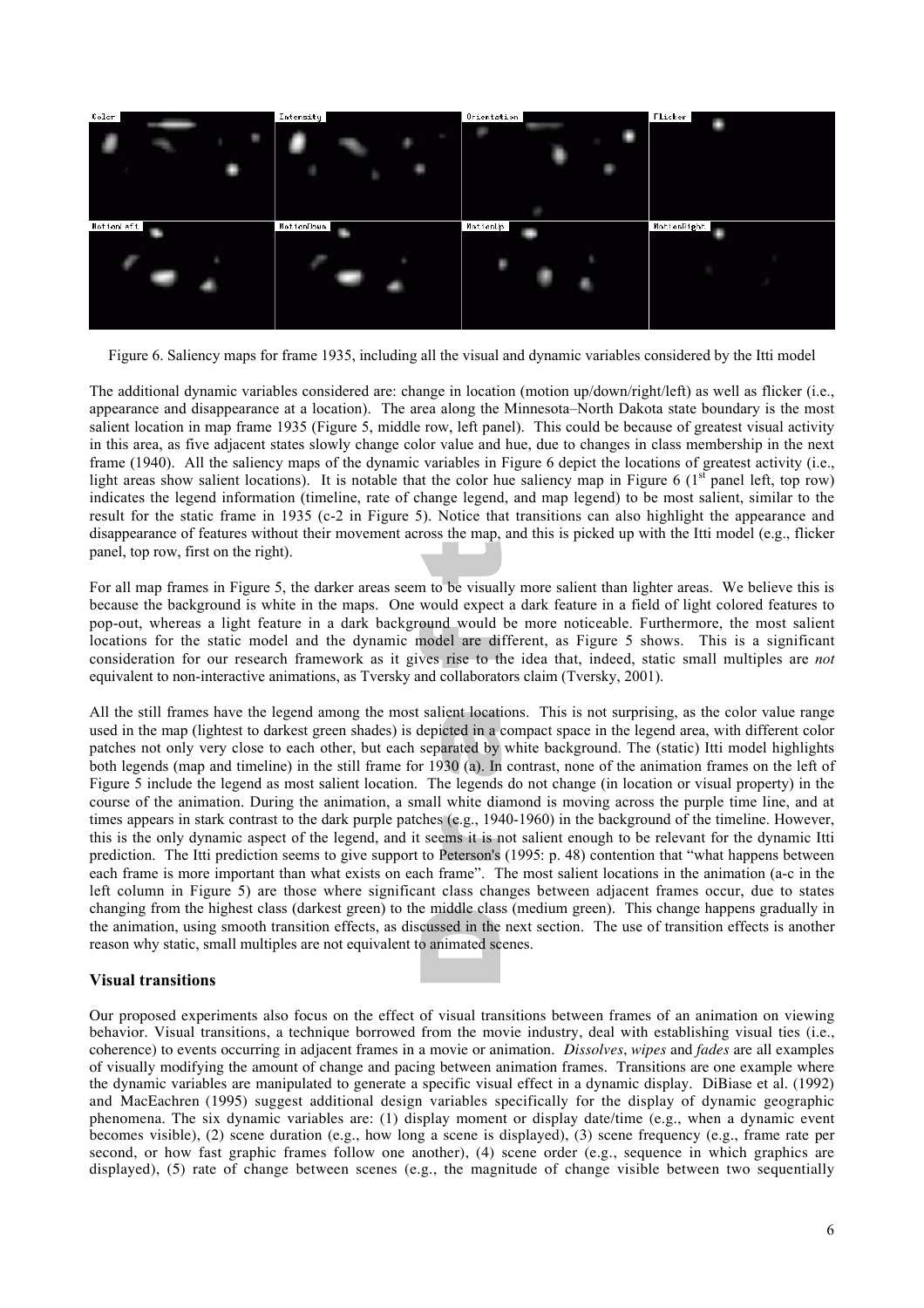displayed scenes), and (6) synchronization (e.g., the juxtaposition of two concurrent events on the same dynamic display).

We are considering transitions in our research, as Rensink et al. (1997) have demonstrated that observers have great difficulty noticing even large changes between two successive scenes in an animation when blank images are shown in between scenes (e.g., simulating a flicker). This *change-blindness* effect even operates when viewers know that they will occur. Rensink (2002) suggests that only about four to five items can be attended to at any moment in time in animated scenes. Visual transitions in dynamic scenes can be controlled by the dynamic variables listed above, and these variables could potentially mitigate the change blindness effect. For example, one could de-emphasize noninformative changes for the task at hand by making transitions more gradual (Rensink, 2002), thus invoking the animation principle of *anticipation* (Lasseter 1987). Smooth transitions can be achieved by decreasing the magnitude of change between adjacent key frames in the animation. However, smoother transitions may also de-emphasize informative change, thus making it harder for the viewer to detect slight but important changes in a visually 'noisy' or cluttered background.

As already mentioned, the dynamic Itti model—which includes two dynamic variables (flicker, called display moment by MacEachren, 1995, and motion, essentially the dynamic version of Bertin's location variable)—does identify the transitions zones as salient (see Figures 5 and 6). When running the model on an animation without transitions, the outputs look different again (Figure 7).





scenes, but also important visual cues for facilitating human-map interaction within a digital environment. Dynamic variables for interaction are the focus of the next section. The dynamic Itti model picks up even slight changes in color value or color hue in the *transition* animation. This might be the reason for a significant difference between animations with or without transitions (see Figur Figure 7, the dominant visual property *within* the frame takes dominance (e.g., the 'extreme' color changes in the The dynamic Itti model picks up even slight changes in color value or color hue in the *transition* animation. This might be the reason for a significant difference between animations with or without transitions (see Figure 5). Smooth color compact legend space, as in Figure 5, a-1). Dynamic variables are not only relevant to the control of changes between variables for interaction are the focus of the next section.

## **Interactivity**

we intend to evaluate how various levels of interactivity in map animations may affect viewing behavior. I versky and<br>colleagues (Tversky et al. 2002) suggest that interactive graphics are *superior* to animated graphics, difference between two thematically identical animation sequences that are designed differently (e.g., with or without We intend to evaluate how various levels of interactivity in map animations may affect viewing behavior. Tversky and colleagues (Tversky et al. 2002) suggest that interactive graphics are *superior* to animated graphics, and to static small multiples, and thus cannot be fairly compared. However, these authors do not specify what exactly makes a graphic design decisions), for instance, if they are using different dynamic variables (e.g., transitions). Consequently, the transitions) might be perceptually greater than between small-multiples and an animation of the same content.

We contend that static, small multiples are also interactive, in the sense that viewers can choose to investigate the still frames in any sequence they wish, even going back and forth between frames, if necessary for the task at hand. Noninteractive animations on the other hand have a pre-determined sequence and pacing, which may affect viewer's cognitive load (Sweller, 1988). Cognitive load theory, according to Sweller (1988), relates to the amount and duration of mental processing imposed on working memory. As Miller (1994) and Rensink (2002) have pointed out, only a limited number of elements can be attended to within a short amount of time. Non-interactive animations may therefore be especially problematic according to cognitive load theory as the viewer has no control of the visual and temporal properties of the display. Moreover, Lowe (2004a+b) has shown empirically that just adding user control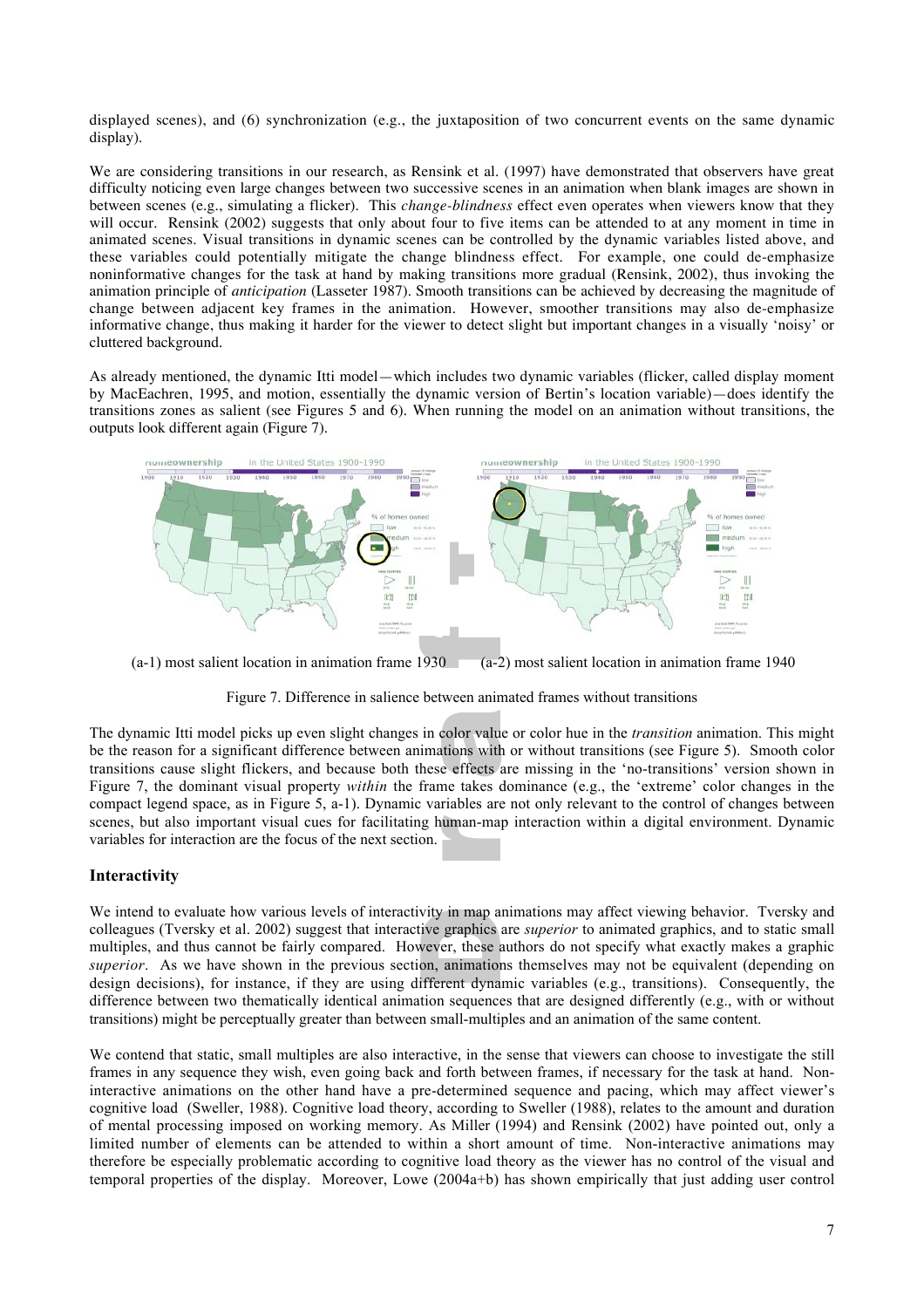does not necessarily improve learning performance when using animations in an instructional setting. In addition, Cohen (2005) suggests that individual differences (e.g., high/low spatial skills) not only affect the usage patterns of interactive tools (e.g., high spatial participants interacted more frequently with an interactive animation), but also influences the accuracy of test outcomes (high spatial participants tended to have higher accuracy). Here again, design decisions have to be carefully evaluated, and effects of interaction design on learning and knowledge construction require systematical empirical analysis.

Our research framework is also concerned with the empirical question of whether combining dynamic variables (e.g., transitions) with different levels of interactivity in dynamic displays may help reduce cognitive load, including perceptual problems (e.g., attentional blindness). Figure 8 suggests several design examples worth further empirical investigation with the eye-movement data collection method.







(a) animation/transitions<sup>\*</sup> (b) sequencing  $\&$  transitions<sup>\*</sup> (c) hierarchical interaction<sup>§</sup>

Figure 8. Different interaction styles for animated graduated circle maps (\*Mitbø et al. 2005; <sup>§</sup>Mehta, et al. 2003)<br>Pestyle controls shown in Figure 8 (b. *8*: a) allow playing at stepping through an animation sequential

(c) emphasizes the linear nature of population growth. The user can jump to individual time steps by clicking onto the respective year. Hierarchical interaction is provided with on/off choices for additional relevant data falong the timeline. Unlike traditional sequencing, all the map frames are visible at all times throughout the animation, while the current map is visually emphasized. In animation (b) the cyclic nature of a diurnal data p as a clock face. The hand of the clock can be dragged to step through the animation at any speed and direction. One VCR-style controls shown in Figure 8 (b  $\&$  c) allow playing or stepping through an animation sequentially forward or backwards. Animation (a) combines static small multiples with animation by combining transparency and transition effects. A user can either play the animation or step through the small multiples by clicking on the respective maps while the current map is visually emphasized. In animation (b) the cyclic nature of a diurnal data pattern is visualized can also click on an hour (sphere symbol) to jump to the respective frame in the animation. Night and day hours are represented with a moon or sun symbol in a darker or lighter background, respectively. The vertical timeline in map respective year. Hierarchical interaction is provided with on/off choices for additional relevant data layers, such as water features or transportation.

## **SUMMARY AND OUTLOOK**

Betale in the template surfact preference with detail inspected container, along detailing of the eye incremental data collection method. The proposed empirical studies adhere to experimental design standards in cognitive studies we hope to provide a better understanding of how people use static and dynamic displays to explore dynamic We propose a research agenda, based on eye movement studies, for empirically assessing the effectiveness of dynamic<br>map displays for learning, knowledge discovery, and knowledge construction. We tackle this research agenda systematically addressing the relationship between visual saliency and thematic relevance in graphic displays, map displays for learning, knowledge discovery, and knowledge construction. We tackle this research agenda by first employing a neurobiologically inspired, pre-attentive vision model to quantify visual salience in static and dynamic scenes. We then compare salience predictions with actual map user behavior, taking advantage of the eye-movement psychology, but are additionally grounded on a solid dynamic design framework borrowed from cartography, computer graphics and cinematography, to investigate how dynamic visual variables (e.g., transitions) and levels of interactivity affect people's knowledge construction processes from dynamic displays, as compared to static displays. With these geographic phenomena, and how people make inferences from dynamic visualizations to construct knowledge in a geographical context.

## **ACKNOWLEDGEMENTS**

This material is based upon work supported by the National Science Foundation under Grant No. 0350910. We thankfully acknowledge Dan Montello's helpful comments on an earlier draft.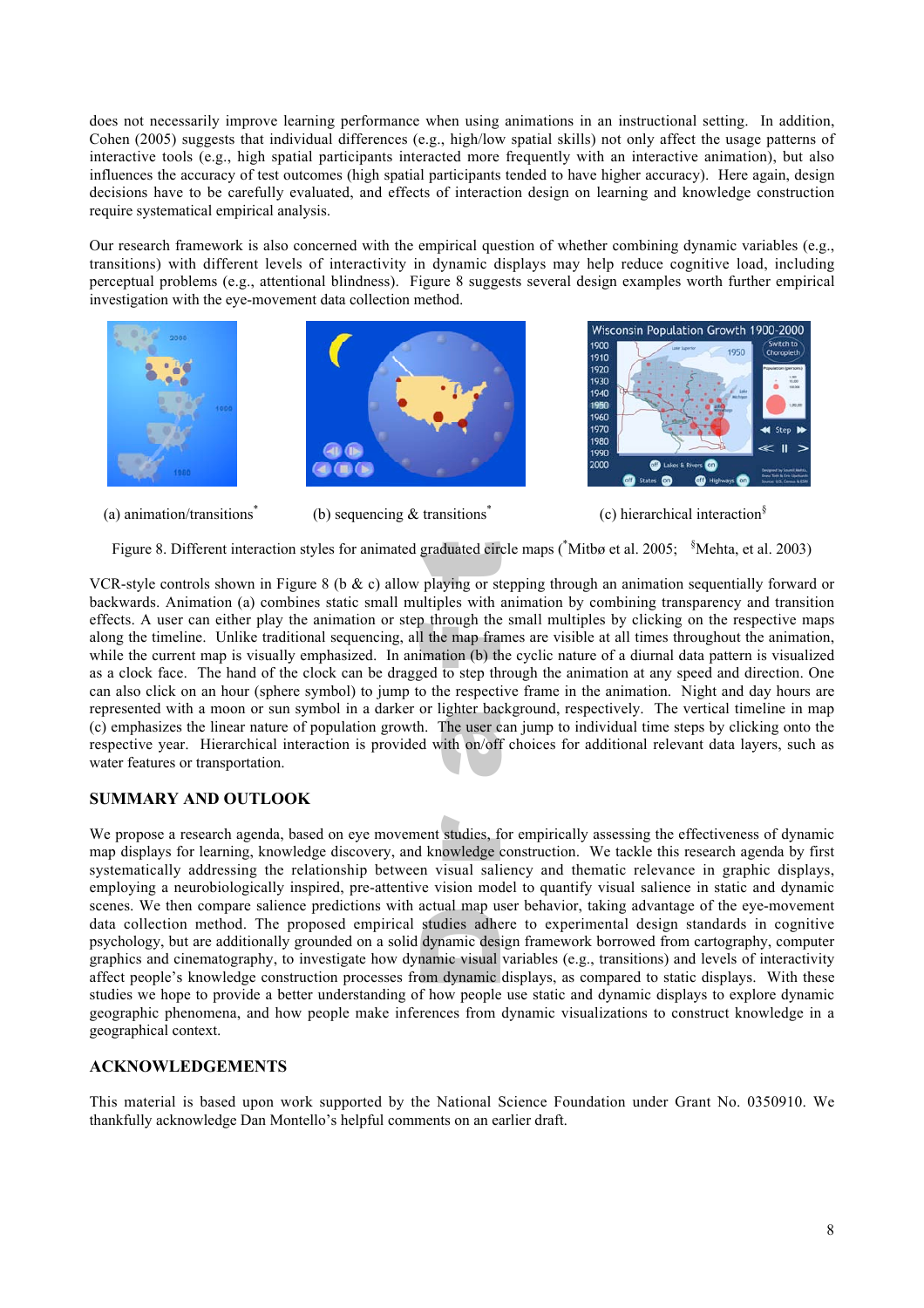#### **REFERENCES**

- Barkowsky, T., Freksa, C., Hegarty, M., and Lowe, R. K. (eds.). (2005). Reasoning with Mental and External Diagrams: Computational Modeling and Spatial Assistance. *Proceedings,* American Association for Artificial Intelligence (AAAI) 2005 Spring Symposium Series. Mar. 21-23, 2005, Stanford University, Stanford, CA.
- Bertin, J. (1967). *Sémiologie Graphique: Les Diagrammes les Réseaux les Cartes*, Mouton, Paris.
- Bertin, J. (1983). *Semiology of Graphics*, University of Wisconsin Press, Madison, Wisconsin.
- Bétrancourt, M., Morrison, J. B., and Tversky, B. (2000). Les animations sont-elles vraiment plus efficaces? *Revue D'Intelligence Artificielle,* vol. 14: 149-166.
- Bétrancourt, M. and Tversky, B. (2000). Effect of Computer Animation on Users' Performance: A Review. *Le travail Humain,* vol. 63, no. 4: 311-330.
- Brewer, C. A. (1994). Color Use Guidelines for Mapping and Visualization. In: MacEachren, A. M., and Fraser Taylor, D. R., (eds.), *Visualization in Modern Cartography*, Elsevier, New York, NY: 269-278.
- Campbell, C. S. and Egbert, S. L. (1990). Animated Cartography: Thirty years of Scratchting the Surface. *Cartographica,* vol. 27, no. 2: 24-46.
- Card, S. K., Mackinlay, J. D., and Shneiderman, B. (1999). *Readings in Information Visualization. Using Vision to Think*, Morgan Kaufmann, San Francisco, CA.
- Cohen, C. A. (2005). The Influence of Spatial Ability on the Use of Dynamic, Interactive Animation in a Spatial Problem-Solving Task. *Proceedings,* Barkowsky, T., Freksa, C., Hegarty, M., and Lowe, R. K., (eds.), Reasoning with Mental and External Diagrams: Computational Modeling and Spatial Assistance. Proceedings, American Association for Artificial Intelligence (AAAI) 2005 Spring Symposium Series., Stanford University, Stanford, CA, Mar. 21-23, 2005: 1-5.
- Dent, B. D. (1999). *Cartography. Thematic Map Design*, Wm. C. Brown, Dubuque, IA.
- DiBiase, D., MacEachren, A. M., Krygier, J. B., and Reeves, C. (1992). Animation and the Role of Map Design in Scientific Visualization. *Cartography and Geographic Information Systems,* vol. 19, no. 4: 210-214.
- Scientific Visualization. *Cartography and Geographic Information Systems*, vol. 19, no. 4: 210-214.<br>Fabrikant, S. I. (2005). Towards an understanding of geovisualization with dynamic displays: Issues and Prospects. *Proceedings,* Barkowsky, T., Freksa, C., Hegarty, M., and Lowe, R. K., (eds.), Reasoning with Mental and External Diagrams: Computational Modeling and Spatial Assistance, Stanford University, Stanford, CA, Mar. 21-23, 2005: 6-11.
- o-11.<br>Goldsberry, K., (2004). *Stabilizing Rate of Change in Thematic Map Animations*. Unpublished Master thesis,<br>Department of Geography, University of California Santa Barbara, CA. Department of Geography, University of California Santa Barbara, CA.
- Goldsberry, K., Fabrikant, S. I., and Kyriakidis, P. (2004). The Influence of Classification Choice on Animated Choropleth Maps. *Proceedings*, Annual Meeting of the North American Cartographic Society, Portland, ME, Oct. 6- 9, 2004.
- Harrower, M. (2003). Designing Effective Animated Maps. *Cartographic Perspectives*, no. 44: 63-65.
- Harrower, M. (2004). A look at the history and future of animated maps. *Cartographica,* vol. 39, no. 3: 33-42.
- s. *Cartoga*<br>inimated r<br>from Stat *Experimental Psychology: Learning, Memory, and Cognition,* vol. 18, no. 5: 1084-1102. Hegarty, M. (1993). Mental Animation: Inferring Motion from Static Displays of Mechanical Systems. *Journal of*
- Hegarty, M. (2002). Mental Visualizations and External Visualizations. *Proceedings*, 24th Annual Conference of the Cognitive Science Society (CogSci2002), George Mason University, Fairfax, VA, August, 7-10: 40.
- on Univer<br>Visual Att Itti, L. and Koch, C. (2001). Computational Modeling of Visual Attention. *Nature Reviews Neuroscience,* vol. 2, no. 3: 194-203.
- Itti, L., Koch, C., and Niebur, E. (1998). A Model of Saliency-Based Visual Attention for Rapid Scene Analysis. *IEEE Transactions on Pattern Analysis and Machine Intelligence,* vol. 20, no. 11: 1254-1259.
- Kosslyn, S. M. (1994). *Image and Brain: The Resolution of the Imagery Debate*, MIT Press, Cambridge, MA.
- Easseter, J. (1987). Principles of Traditional Animation Applied to 3D Computer Animation. *ACM Computer*<br>Caraphics, vol. 21, no. 4: 35-44.<br>Lloyd, R. (1997). Visual Search Processes Used in Map Reading, *Cartographica*, vo *Graphics,* vol. 21, no. 4: 35-44.
- Lloyd, R. (1997). Visual Search Processes Used in Map Reading, *Cartographica,* vol. 34, no.1: 11-12.
- Lloyd, R. and Hodgson, M. E. (2002). Visual Search for Land Use Objects in Aerial Photographs, *Cartography and Geographic Information Science,* vol. 29, no. 1: 3-15.
- Lowe, R. K. (1999). Extracting Information from an Animation during Complex Visual Learning. *European Journal of Psychology of Education,* vol. 14, no. 2: 225-244.
- Lowe, R. K. (2003). Animation and learning: Selective processing of information in dynamic graphics. *Learning and Instruction*, no. 13: 157-176.
- Lowe, R. K. (2004a). User-Controllable Animated Diagrams: The Solution for Learning Dynamic Content. In: Shimojima, A., (ed.), *Diagrams 2004: Diagrammatic Representation and Inference. Lecture Notes in Artificial Intelligence (LNAI) 2980*, Springer Verlag, Berlin, Germany: 355-359.
- Lowe, R. K. (2004b). Interrogation of a Dynamic Visualization during Learning. *Learning and Instruction*, no. 14: 257- 274.